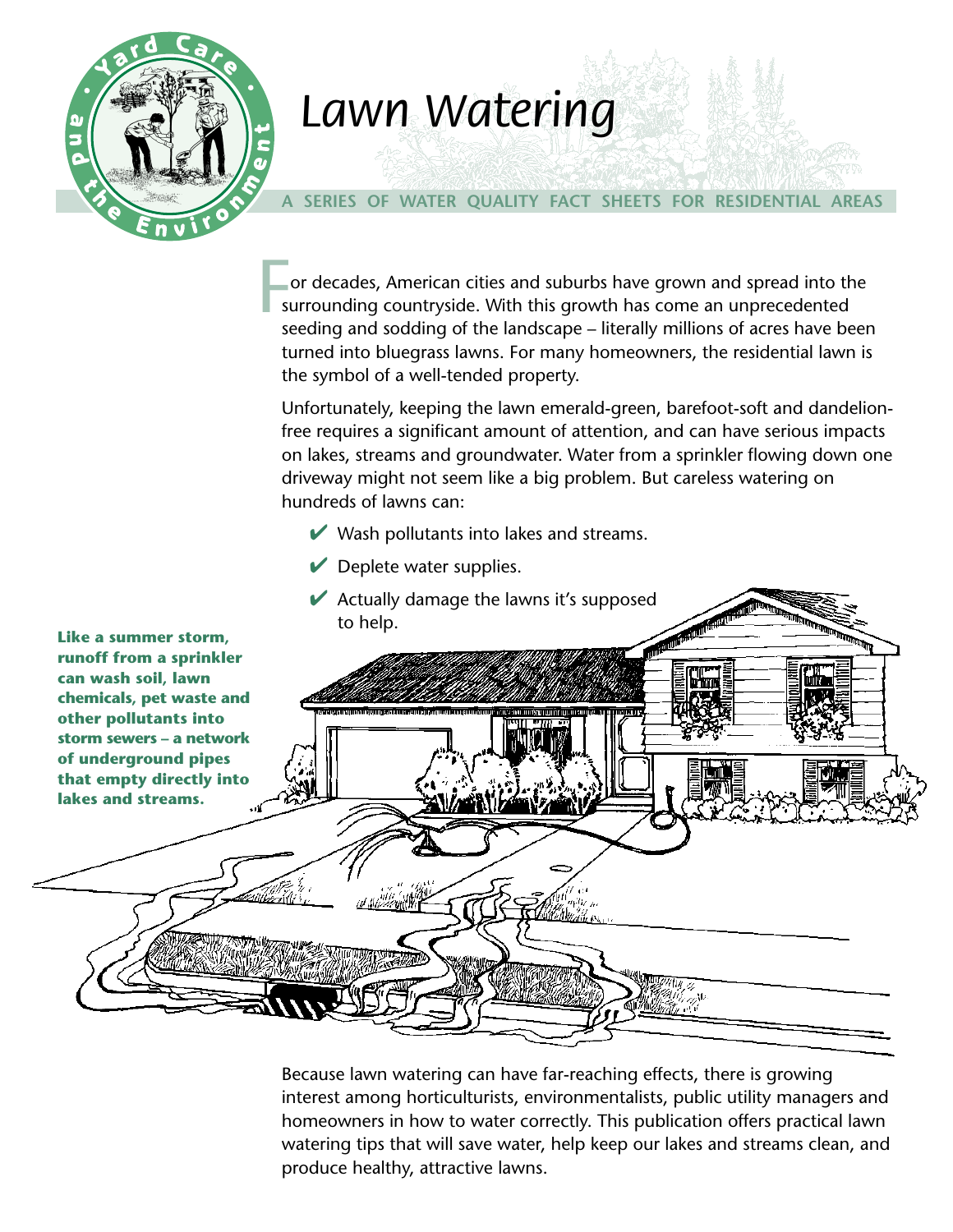#### **THE FINE ART OF LAWN WATERING**

**A container with a once-inch mark placed under your sprinkler will help gauge how much water your lawn is getting.**

healthy lawn requires about one inch of water per week. As a general rule, apply the water all at once rather than in several light waterings. Before you water, do some arithmetic. If it just rained ¼ inch, you probably only need to apply ¾ inch with the sprinkler. Use common sense, however, and consider the weather forecast. If there is a good chance of rain soon after that 1 ⁄4-inch rainfall, don't water at all. If the rain doesn't come, you can make up the difference. A

You also need to know your lawn. For example, sandy soils with little organic matter will require more water, heavy clay soils less. Sloping lawns are normally drier than level, low-lying ones. Lawns under large trees, especially during cool weather, may need little or no watering. Avoid watering during the middle of the day when evaporation rates are highest and the water you use will do the least good. Early morning watering will minimize evaporation and help newly seeded areas through the day's heat.

# marl

#### **If you use sod instead of seed . . .**

#### *How to water*

✔Soak newly laid sod with one inch of water. Use a marked container to measure the amount applied.

**■ Water lightly every** other day for two weeks after sodding. When grass is established, water according to the guidelines for established lawns.

#### *Keep in mind…*

✔Excess water can drown sod in poorly drained areas, or cause erosion between or under pieces of sod on slopes.

■ ■ ■ ■ ■ ■ ■ ■ ■ ■

## to tolerate dry periods.

*How to water*

*Established lawns*

• Water early in the morning. If watering is done in the evening, grass stays wet all night, thus increasing risk of disease.

• It's best to water established lawns at the rate of one inch per week, applied all at one time to promote deep rooting. Frequent, light waterings favor shallow roots and plants unable

#### *Keep in mind…*

- Established, healthy lawns can survive several weeks of dormancy during summer with little or no water.
- Watering early in the morning puts less strain on public water supplies because the peak load is during evening.
- Excess water can keep the soil too moist, which damages roots.

#### *Newly seeded grass*

#### *How to water*

• Mulch newly seeded areas with straw, marsh hay or lawn clippings to reduce evaporation from the soil surface.



- Light watering every other day is generally sufficient as long as the soil was moist at seeding time.
- Water less frequently when the grass reaches two inches high.

#### *Keep in mind…*

- Overwatering can wash away seeds, cause seeds to rot before they germinate, increase the chances of disease, or slow the growth of new grass.
- Grasses in Wisconsin lawns grow best in cool weather. Plant seed in spring (late April to mid-May) or fall (late August to mid-September) when it's cooler and more rain can be expected.
- When selecting seed, consider bluegrass and fescue mixes, which tend to be more drought-tolerant than ryegrasses.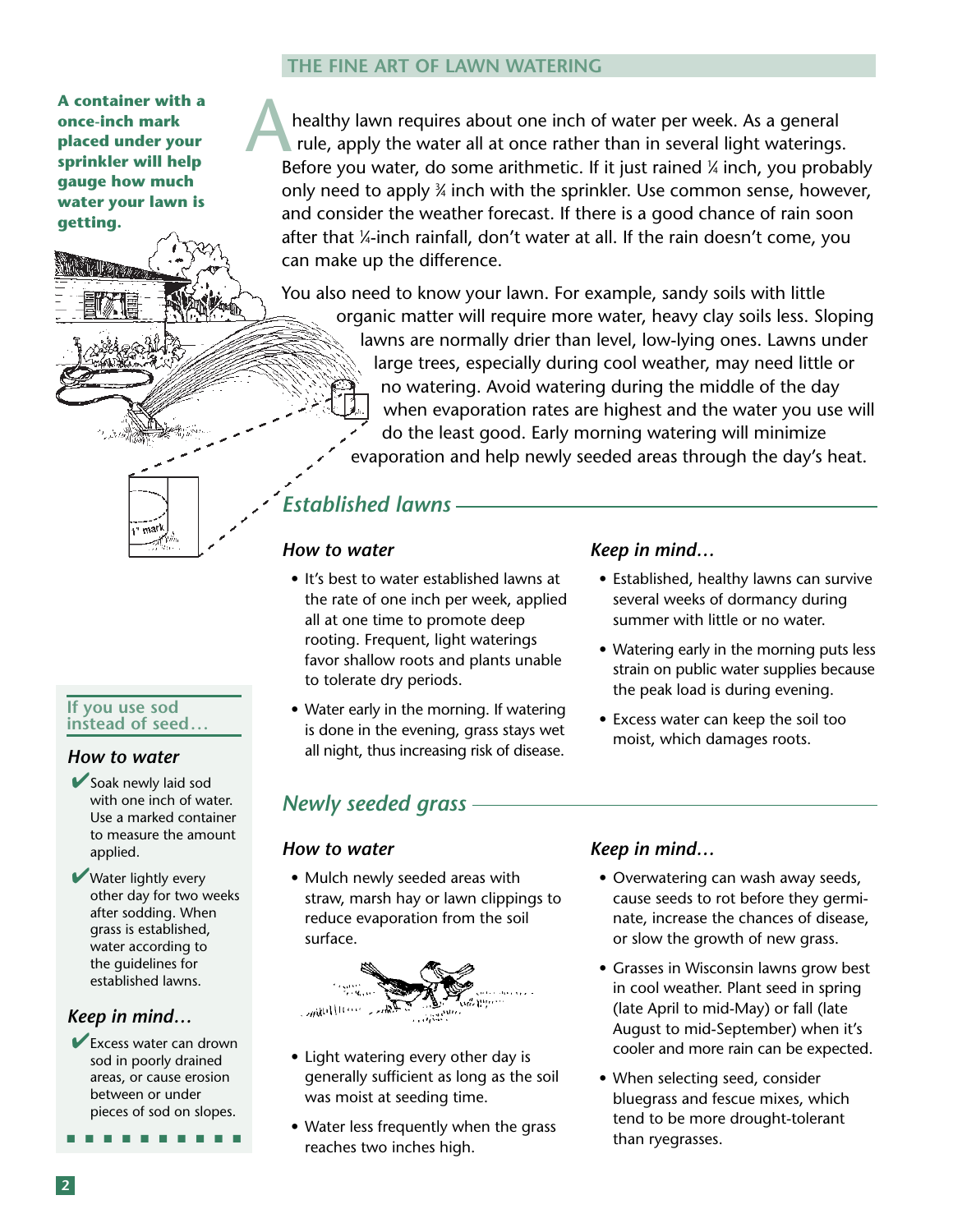#### *Let grass grow taller*

- To promote deep rooting and lawns that tolerate dry conditions, mow grass no shorter than two inches.
- Taller grass shades the soil surface, thus reducing evaporation and sprouting of weed seeds.

#### *Use chemicals wisely*

- Proper fertilizing promotes deep roots and drought tolerance. Improper fertilizing can have the opposite effect.
- Don't fertilize a dry lawn high concentrations of nutrients tend to draw moisture out of grass.
- Control weeds to reduce competition for soil moisture. This may be done by hand, or with careful use of broadleaf herbicides.

#### *Consider the weather*

- Don't mow during the heat of day, especially when conditions are hot and dry; newly cut grass blades lose water quickly.
- Don't water if a one-inch rainstorm has occurred in the last week. Also, postpone watering if the forecast calls for rain in the next few days.



#### *Be creative*

• Plan and establish a landscape that has less lawn and requires less water and maintenance. Consider plant groupings that include droughttolerant species and organic mulches that help keep the soil moist.



• Learn to live with temporary brownouts. A few weeks of dormancy will not hurt the roots of a healthy lawn.

#### **Tips on sprinklers and efficient watering**

Hardly anyone has a perfectly rectangular or circular lawn. Fortunately, there are many sprinkler types to deal with odd angles. (A few are shown here.) Over time, savings on your water bill will pay for the investment on several types. Other tips for efficient watering include:

- ✔Consider a timed sprinkler, which automatically shuts off after a desired rate of application.
- $\vee$  Use a sprinkling can or hand-held hose to specifically target small areas where use of a sprinkler is wasteful.
- ◆ Aerate your lawn to improve water penetration and reduce runoff.
- $\blacktriangleright$  Avoid using a conventional sprinkler on the strip of lawn between the sidewalk and street. Runoff from this area travels quickly and directly to the gutters and storm sewer. A soaker hose might be the best option.
- Don't forget to turn the sprinkler off! Forgetfulness can result in a trail of water flowing from your property.

■ ■ ■ ■ ■ ■ ■ ■ ■ ■ ■ ■ ■ ■ ■ ■ ■ ■ ■ ■ ■ ■ ■ ■